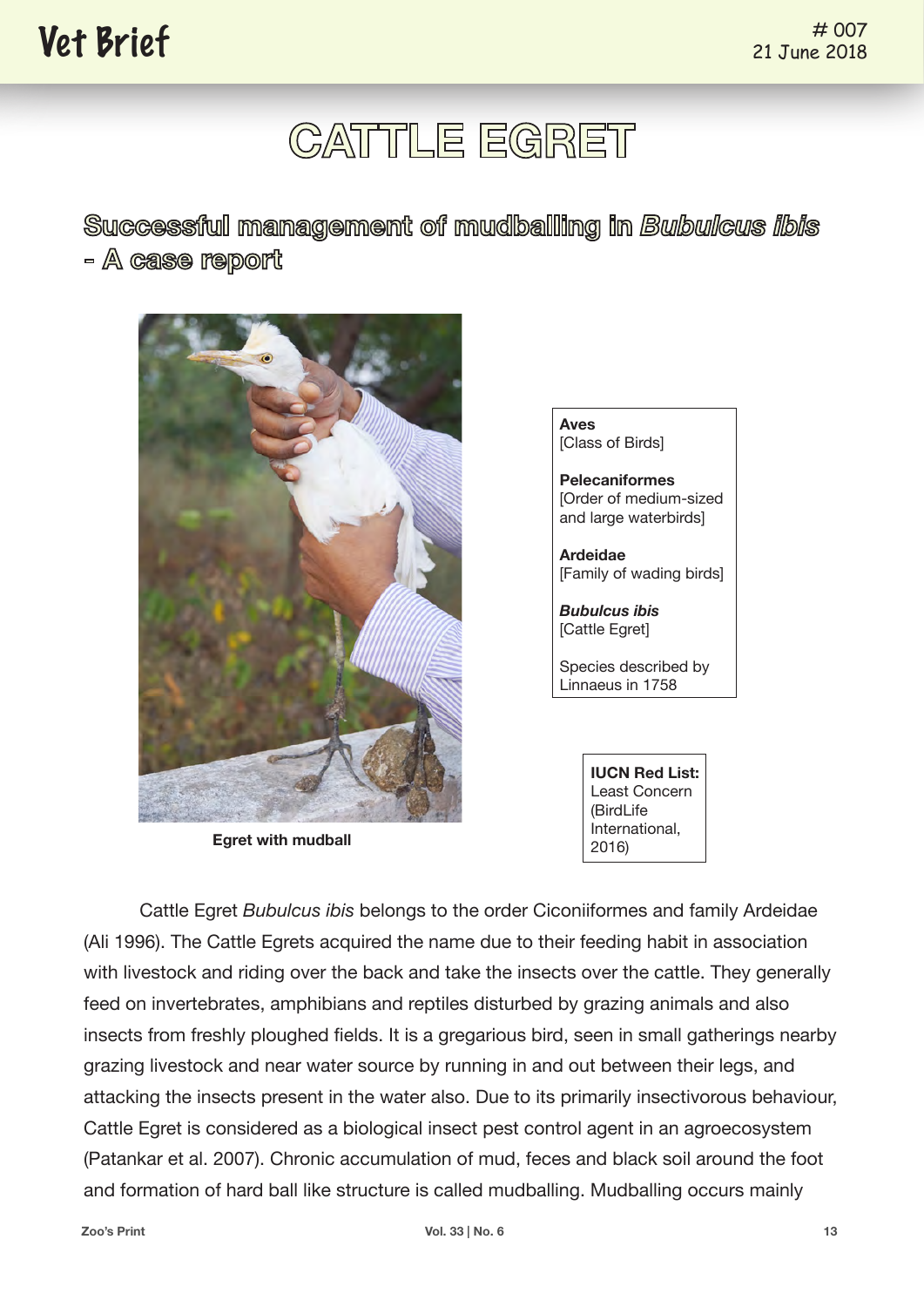## $*$  **007**

due to adherence nature of materials during their inhabitants (Laurie & Rebecca 2007). Hardness of the mud ball varies with the type of material adhered to the foot. If the

problem becomes very severe, the bird may be unable to walk or move naturally. Present communication reports the successful removal of mud ball in an egret.

### **Case History and Observations**

 A young egret was found struck in-between the creepers in a garden. It was identified by sound of vigorous movements of the dried plants and leaves. It was rescued from the site and allowed freely, but it was unable to fly. It had a mud ball over the left leg



**Immersion of the leg in the water containing Dioctyl sodium sulfosuccinate**

#### **Global Distribution**:

Native: Algeria, Angola, Anguilla, Antigua and Barbuda, Argentina, Armenia, Aruba, Australia, Azerbaijan, Bahamas, Bahrain, Bangladesh, Barbados, Belize, Benin, Bermuda, Bhutan, Bolivia, Plurinational States of Bonaire, Sint Eustatius and Saba (Saba, Sint Eustatius), Botswana, Brazil, Brunei Darussalam, Burkina Faso, Burundi, Cambodia, Cameroon, Canada, Cape Verde, Cayman Islands, Central African Republic, Chad, Chile, China, Cocos (Keeling) Islands, Colombia, Comoros, Congo, Congo, The Democratic Republic of the Costa Rica, Côte d'Ivoire, Cuba, Curaçao, Cyprus, Djibouti, Dominica, Dominican Republic, Ecuador (Galápagos - Introduced), Egypt, El Salvador, Equatorial Guinea, Eritrea, Ethiopia, Falkland Islands (Malvinas), France, French Guiana, Gabon, Gambia, Georgia, Ghana, Gibraltar, Greece, Grenada, Guadeloupe, Guam, Guatemala, Guinea, Guinea-Bissau, Guyana, Haiti, Honduras, Hong Kong, India, Indonesia, Iran, Islamic Republic of Iraq, Israel, Italy, Japan, Jordan, Kazakhstan, Kenya, Korea, Democratic People's Republic of Korea, Republic of Kuwait, Lao People's Democratic Republic, Lebanon, Lesotho, Liberia, Libya, Macao, Madagascar, Malawi, Malaysia, Maldives, Mali, Marshall Islands, Martinique, Mauritania, Mauritius, Mayotte, Mexico, Micronesia, Federated States of Montenegro, Montserrat, Morocco, Mozambique, Myanmar, Namibia, Nepal, Netherlands, New Zealand, Nicaragua, Niger, Nigeria, Northern Mariana Islands, Oman, Pakistan, Palau, Palestinian Territory, Occupied Panama, Papua New Guinea, Paraguay, Peru, Philippines, Portugal, Puerto Rico, Qatar, Réunion, Romania, Russian Federation (Eastern Asian Russia - Vagrant, European Russia), Rwanda, Saint Barthélemy, Saint Helena, Ascension and Tristan da Cunha, Saint Kitts and Nevis, Saint Lucia, Saint Martin (French part), Saint Vincent and the Grenadines, Sao Tomé and Principe, Saudi Arabia, Senegal, Serbia, Seychelles, Sierra Leone, Singapore, Sint Maarten (Dutch part), Somalia, South Africa, South Georgia and the South Sandwich Islands, South Sudan, Spain (Canary Is.), Sri Lanka, Sudan, Suriname, Swaziland, Syrian Arab Republic, Taiwan, Province of China, Tanzania, United Republic of, Thailand, Timor-Leste, Togo, Trinidad and Tobago, Tunisia, Turkey, Turkmenistan, Turks and Caicos Islands, Uganda, United Arab Emirates, United States (Hawaiian Is. - Introduced), United States Minor Outlying Islands, Uruguay, Venezuela, Bolivarian Republic of, Viet Nam, Virgin Islands, British, Virgin Islands, U.S., Western Sahara, Yemen, Zambia, Zimbabwe (BirdLife International, 2016)

and it was around six centimetres in radius. Mud balls were dry and very hard formed of clay from black soil. The bird showed little anxiety and was looking dull.

#### **Treatment and Discussion**

The legs were immersed in the water containing Dioctyl sodium sulfosuccinate (10% solution) for about 10 minutes. Mud was softened and removed using foreceps. Collected mud from the bird weighed about 100g. It took about twenty minutes for careful removal of the mud and the bird was administered vitamin drops orally to prevent the stress caused by the handling. After complete removal of the mud ball, the bird was able to walk freely and could fly without any difficulty. "Balling up" of the toes is very common on heavy soils especially with young stock. During continued rains in early summer, clay soil adhere to feet of young birds and forme great balls of mud. Mudballing